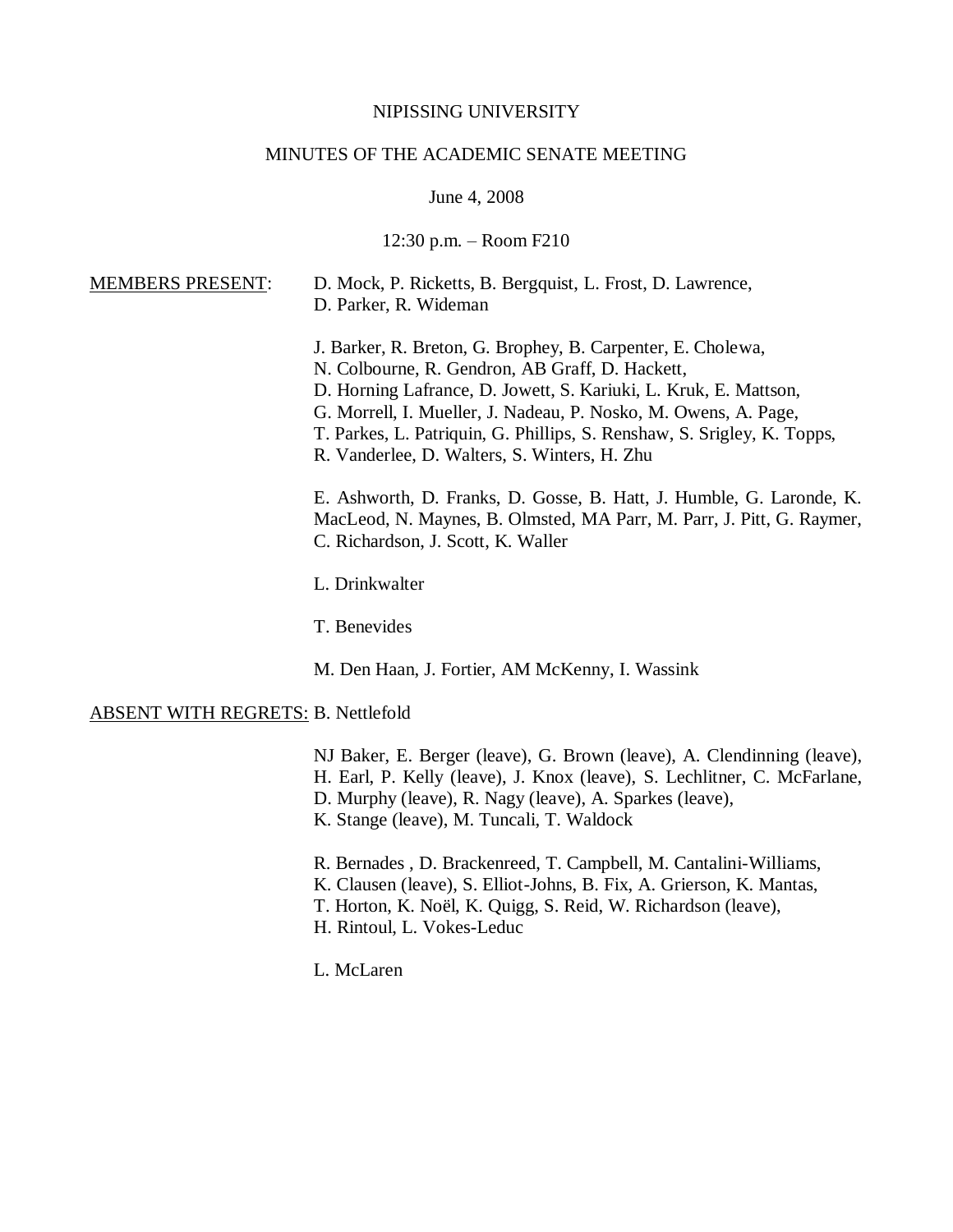| <b>ABSENT:</b> | P. Babady-Bila, W. Borody, N. Brown, K. Brozowski,                                                                                     |
|----------------|----------------------------------------------------------------------------------------------------------------------------------------|
|                | R. Brozowski, P. Chow, T. Curwen, A. Dean, T. Dokis, D. Flynn,                                                                         |
|                | D. Geden, J. Grant, D. Hall, D. Hemsworth, A. Karassev,                                                                                |
|                | T. Koivukoski, J. Kovacs, N. Kozuskanich, U. Kundrats,                                                                                 |
|                | K. McCullough, S. Muhlberger, J. Murton, D. Neal, F. Noël,                                                                             |
|                | S. O'Hagan, W. Peters, L. Peturson, D. Rowbotham, M. Saari,                                                                            |
|                | C. Sarlo, B. Schreyer, T. Smith, K. Srigley, M. Sroga,                                                                                 |
|                | D. Tabachnick, V. Valov, M. Wachowiak, A. Weeks, W. Young                                                                              |
|                | A. Adler, J. Allison, AM Aquino, A. Bell, J. Bumstead, J. Corkett, K.<br>Ferguson, R. Graham, C. Harvey, C. Jodoin, L. Julien-Schultz, |
|                | M. Kariuki, B. McMahon, R. Phillips, C. Ricci, O. Ridler, T. Ryan,                                                                     |
|                | G. Sharpe, C. Shields, S. Tedesco, M. Tessaro                                                                                          |
|                | S. Anderson                                                                                                                            |

The minutes of the Senate meeting of May 9, 2008 were adopted with two minor revisions.

### ANNOUNCEMENTS

The President reported that at the May COU meeting, the main issues discussed were the base operating grants, adding that there is a lot of "red ink" in the university system. Ministers Milloy and Caplan advised COU that universities will now be part of the \$60B investment grant from the province.

The President reviewed the convocation dates and list of honorary degree recipients and encouraged faculty members to attend as many ceremonies as possible. He stressed that this is an opportunity to extend best wishes to the graduates and meet their families.

The President was pleased to announce that the recipient of the inaugural non-academic staff award is Laurie Purtell, Advancement and Alumni Development Officer. Ms. Purtell will receive her award at the afternoon convocation ceremony on June 13.

New Student Orientation (NSO) begins in July and the President announced that Genevieve deBruyn is the coordinator.

The President noted a number of people will be leaving the university including Senator Lawrence, the longest standing Registrar in the province and a Senator for 35 years. The President extended his sincere gratitude to Senator Lawrence. He also thanked Senator Parker for his role as interim Dean of Arts and Science.

The Vice-President Academic and Research was delighted to announce that Senator Susan Srigley is the recipient of the Chancellors Award for Excellence in Teaching and Senator Ann Barbara Graff is the recipient of the Chancellors Award for Excellence in Research. The recipient of the Nipissing University Award for part-time teaching is Dr. Peter Clandfield. The Vice-President congratulated the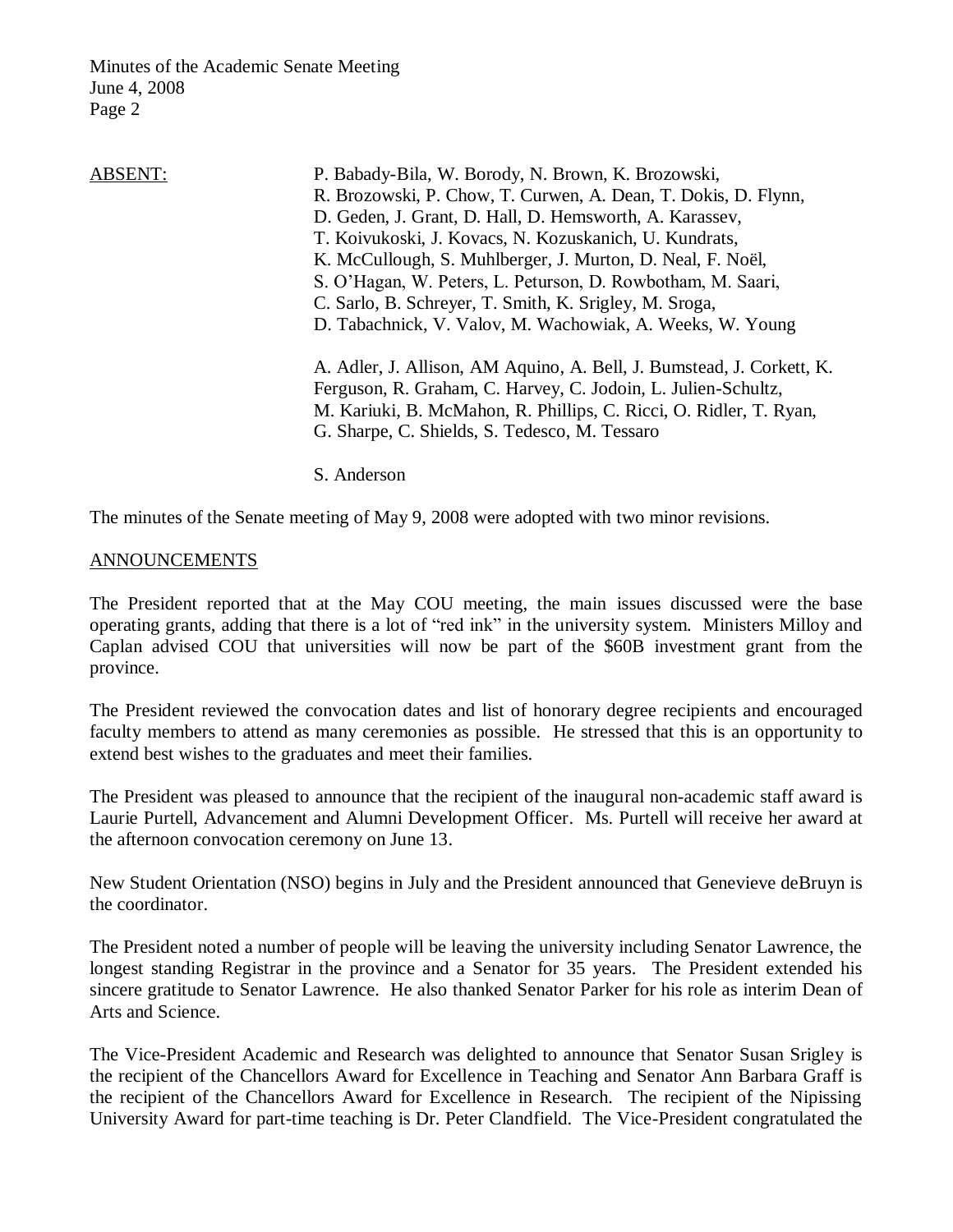recipients and noted that the nomination pool was excellent. These winners will receive their respective awards at next week's Arts and Science convocation. It was also announced that Senator John Nadeau is the recipient of a SSHRC grant.

Senator Ricketts was pleased to report that Nipissing's School of Business and Economics was the recipient of a number of awards at the annual Administrative Sciences Association Canadian conference in Halifax. Nipissing won the inaugural institutional Case Writing Award of Excellence for their submission of three cases. This was an excellent opportunity for undergraduate students to gain research experience. Senator Nadeau won the Best Paper Award for his work *Responsible Consumers: Motivations of Justice in Purchase Intentions for Products from Less Developed Countries.*

The Dean of Arts and Science reminded Senators from his faculty that voting for their elected Senate representatives will end on Friday at 4:00 p.m. Voting may be done in person or by e-mail.

The Dean of Education noted that there will be a runoff election for the 14<sup>th</sup> position for the education representative to the elected Senate. He also thanked staff, chairs and the Associate Dean for a successful year.

Senator Fortier, NUSU President, reminded Senators of the graduation parties on June 9 and 13. There is free cover and free food and Senators are encouraged to attend. He also was pleased to note that planning Frosh activities and Shinerama are well underway and ahead of schedule. The Shinerama goal is \$20K. On behalf of the students of Nipissing University, Senator Fortier thanked the Senate restructuring committee for allowing student input into the process.

Enrolment numbers were circulated by Senator Lawrence and all indications are that acceptance rates are the same as last year. It was his observation that it is important for Nipissing to get more programs approved that are not education related. Enrolment in programs related to environmental studies and business have increased across the province. Applications from non-high school applicants are still being received. Senator Lawrence noted that statistics from OUAC shows that Nipissing did quite well in the percentage of students with over 80% incoming average. He added that the average average of high school students is now 82%.

Senator Lawrence advised Senators that the timetable for fall/winter will be available tomorrow. He also added that the take-up rate for the NSSE survey is 45%.

# REPORTS OF STANDING COMMITTEES

Senate Executive Committee

May  $20^{th}$  2008 Report

MOTION 1: Moved by D. Mock, seconded by P. Ricketts that the Report of the Senate Executive Committee dated May 20, 2008 be received. CARRIED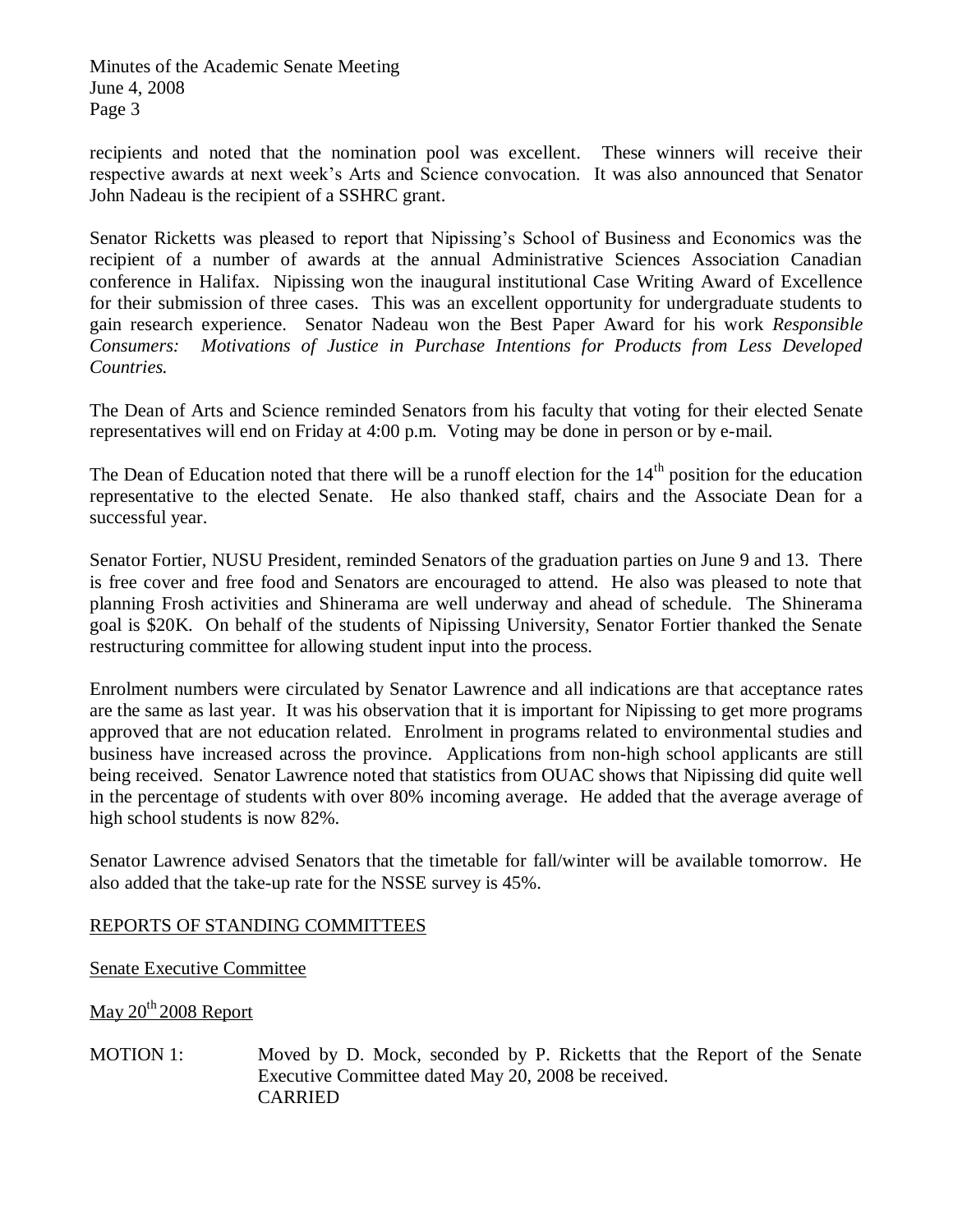# $M$ ay  $26<sup>th</sup>$  Report

MOTION 2: Moved by D. Mock, seconded by P. Ricketts that the Report of the Senate Executive Committee dated May 26, 2008, be received. CARRIED

### Academic Planning Committee

April  $10^{th}$  Report

- MOTION 3: Moved by P. Ricketts, seconded by L. Kruk that the Report of the Academic Planning Committee dated April 10, 2008 be received. CARRIED
- MOTION 4: Moved by P. Ricketts, seconded by S. Srigley that Senate give Stage One "Development Approval" for a four-year Honours program in Peace and Conflict Studies. CARRIED

# April  $22<sup>nd</sup>$ , 2008 Report

MOTION 5: Moved by P. Ricketts, seconded by B. Olmsted that the Report of the Academic Planning Committee dated April 22, 2008 be received. CARRIED

# May 5<sup>th</sup>, 2008 Report

- MOTION 6: Moved by P. Ricketts, seconded by L. Kruk that the Report of the Academic Planning Committee dated May 5, 2008 be received. CARRIED MOTION 7: Moved by P. Ricketts, seconded by B. Olmsted that Senate approve the Nipissing University Academic Plan 2007/08 to 2011/12: Building a Distinctive and Sustainable Learning Community for the Twenty-First Century. CARRIED
- MOTION 8: Moved by P. Ricketts, seconded by B. Carpenter that Senate approve the continuation of the probationary tenure-track position in the Human Resources Stream in the School of Business and Economics. CARRIED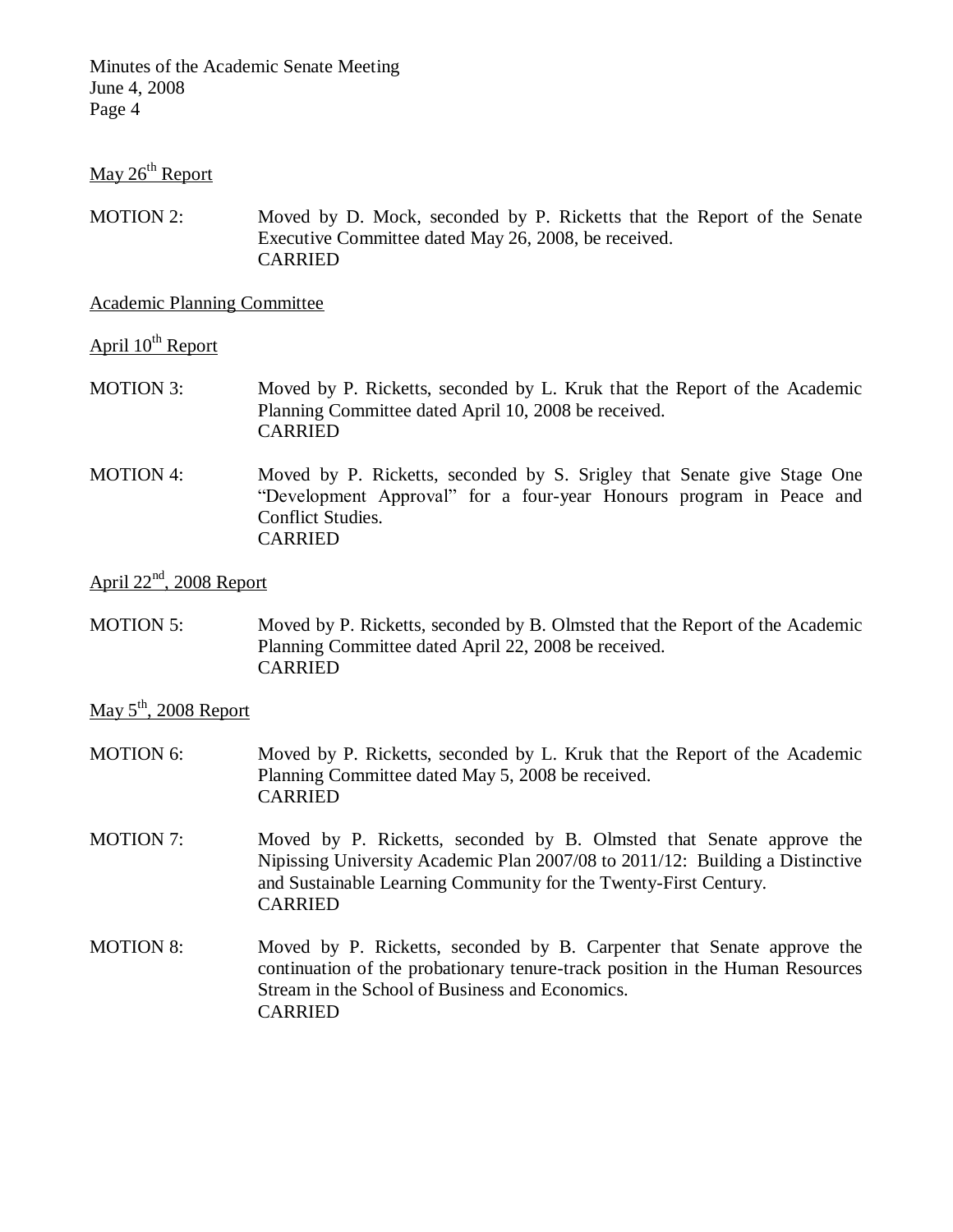# May  $30<sup>th</sup>$ , 2008 Report

- MOTION 9: Moved by P. Ricketts, seconded by D. Parker that Senate consider receipt of the Report of the Academic Planning Committee dated May 30, 2008 CARRIED
- MOTION 10: Moved by P. Ricketts, seconded by I. Wassink that the Report of the Academic Planning Committee dated May 30, 2008 be received. CARRIED
- MOTION 11: Moved by P. Ricketts, seconded by D. Parker that Senate approve the continuation of the tenure-track position in Mathematics Science in the Faculty of Arts and Science, effective July 1, 2009. CARRIED

### University Curriculum Committee

- April 16<sup>th</sup> Report
- MOTION 12: Moved by P. Ricketts, seconded by B. Hatt that the Report of the University Curriculum Committee dated April 16, 2008 be received. CARRIED
- MOTION 13: Moved by P. Ricketts, seconded by N. Colbourne that the Nipissing University Exam Policies and Procedures be amended to read, that faculty will be required to submit final grades seven days after the final exam or in the case where there are no final exams, seven days after the end of the exam period. CARRIED
- MOTION 14: Moved by P. Ricketts, seconded by J. Barnett that Senate approve the changes to the degree requirements for a Bachelor of Physical and Health Education, as outlined in the attached document. CARRIED
- MOTION 15: Moved by P. Ricketts, seconded by D. Parker that Senate approve the addition of two new three-credit courses to Native Studies:
	- NATI1306 Anishinaabemowin Ojibwe 1
	- NATI1307 Anishinaabemowin Ojibwe 2

as outlined in the attached document.

MOTION 16: Moved by P. Ricketts, seconded by B. Carpenter that Senate approve the nomenclature changes to the 30 ADMN course codes in the School of Business and Economics as outlined in the attached document. CARRIED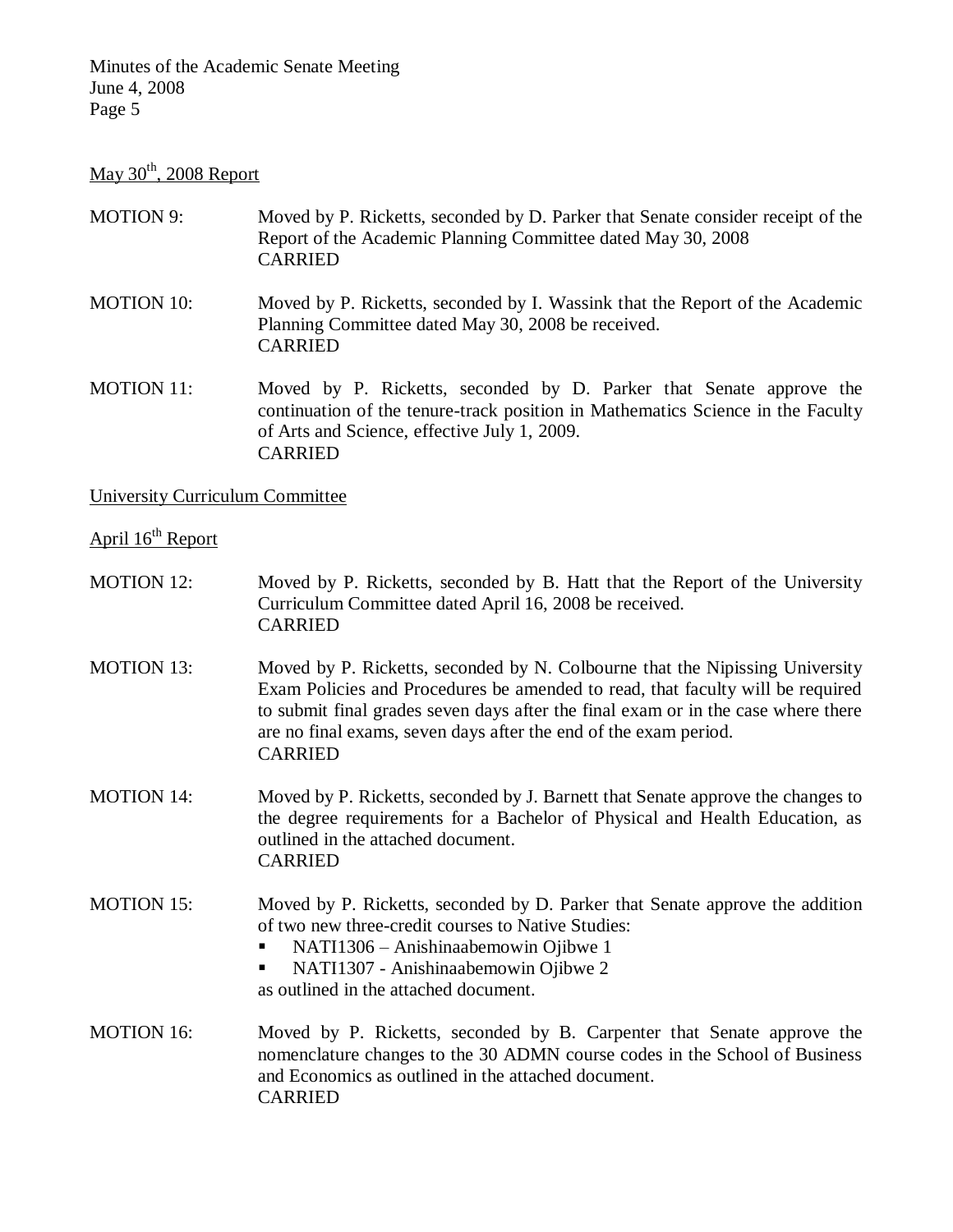Minutes of the Academic Senate Meeting June 4, 2008 Page 6 MOTION 17: Moved by P. Ricketts, seconded by B. Carpenter that Senate approve: the deletion of JURI2306 Commercial Law, a 3-credit course, and the addition of ADMN2307 Commercial Law, a 3-credit course to the School of Business and Economics program, as outlined in the attached document. CARRIED MOTION 18: Moved by P. Ricketts, seconded by C. Richardson that Senate approve the interim Graduate Studies Regulations, as outlined in the attached document. CARRIED MOTION 19: Moved by P. Ricketts, seconded by MA Parr that Senate approve the proposed curriculum for the MA in History, as outlined in the attached document. CARRIED May  $20<sup>th</sup>$  Report MOTION 20: Moved by P. Ricketts, seconded by D. Franks that the Report of the University Curriculum Committee dated May 20, 2008 be received. CARRIED MOTION 21: Moved by P. Ricketts, seconded by D. Franks that Senate approve the addition of EDUC5186 Research Seminar and Project, a 3-credit course, to the MEd program, as outlined in the attached document. CARRIED MOTION 22: Moved by P. Ricketts, seconded by D. Franks that Senate approve a new program route for the completion of the MEd program consisting of 9 courses plus the Research Seminar and Project (EDUC5186), as outlined in the attached document. CARRIED MOTION 23: Moved by P. Ricketts, seconded by B. Olmsted that Senate approve the addition of the following 6-credit courses to the Additional Qualification program: **EDUC** 1165 Dance, Part I **EDUC** 2165 Dance, Part II EDUC 3165 Dance, Part III as outlined in the attached document. CARRIED MOTION 24: Moved by P. Ricketts, seconded by J. Barnett that Senate approve the additional clauses referring to students with disabilities to the Nipissing University Exam policy, as outlined in the attached document. CARRIED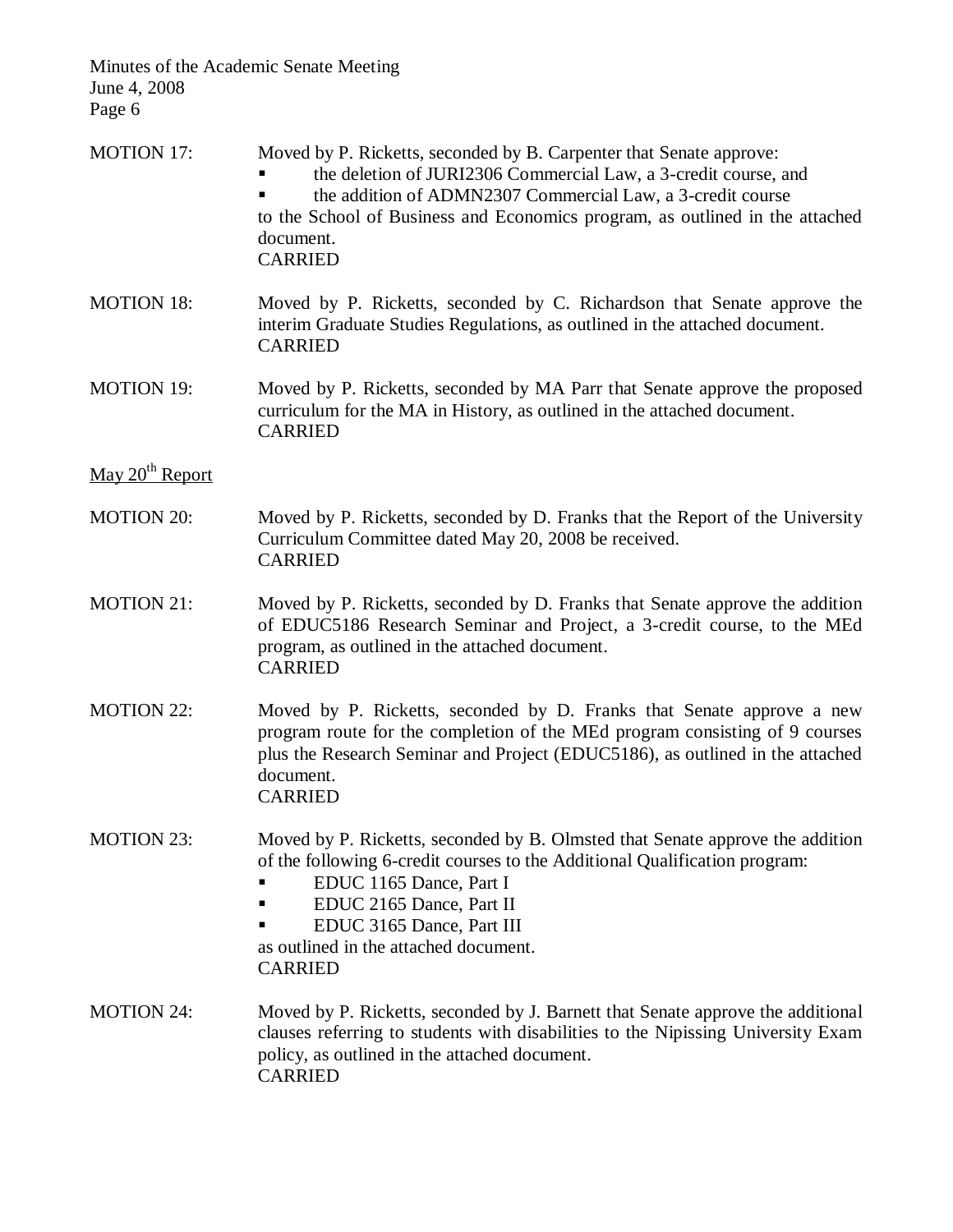Student Academic Standing Appeals and Petitions Committee (Brantford Campus)

### Annual Report

MOTION #25: Moved by J. Barnett, seconded by G. Morrell that the Annual Report of the Student Academic Standing Appeals and Petitions Committee dated May 01/2008 be received. CARRIED

### **ELECTIONS**

Elect one faculty senator (tenured or tenure-track) from outside the School of Business and Economics to sit on a search committee to fill a probationary position in the School of Business and Economics.

B. Carpenter nominated J. Barker

**Acclaimed: J. Barker**

Elect one faculty senator (tenured or tenure-track) from outside the Department of Mathematics and Computer Science to sit on a search committee to fill a probationary position in Mathematics.

G. Phillips nominated AB Graff

**Acclaimed: AB Graff**

## REPORTS OF AD HOC COMMITTEES

Senate Review Committee

MOTION 26. Moved by D. Mock, seconded by I. Wassink that Senate approve the proposed set of Senate bylaws as presented to be effective July 1, 2008. CARRIED

# REPORTS OF REPRESENTATIVES ON OTHER BODIES

### Alumni Association

Senator Benevides announced that the Annual General Meeting of the Alumni Association will be held on Saturday, July 5, 2008 on the Chief Commanda. Senators were also made aware of the  $9<sup>th</sup>$  annual golf tournament and barbecue on September 13.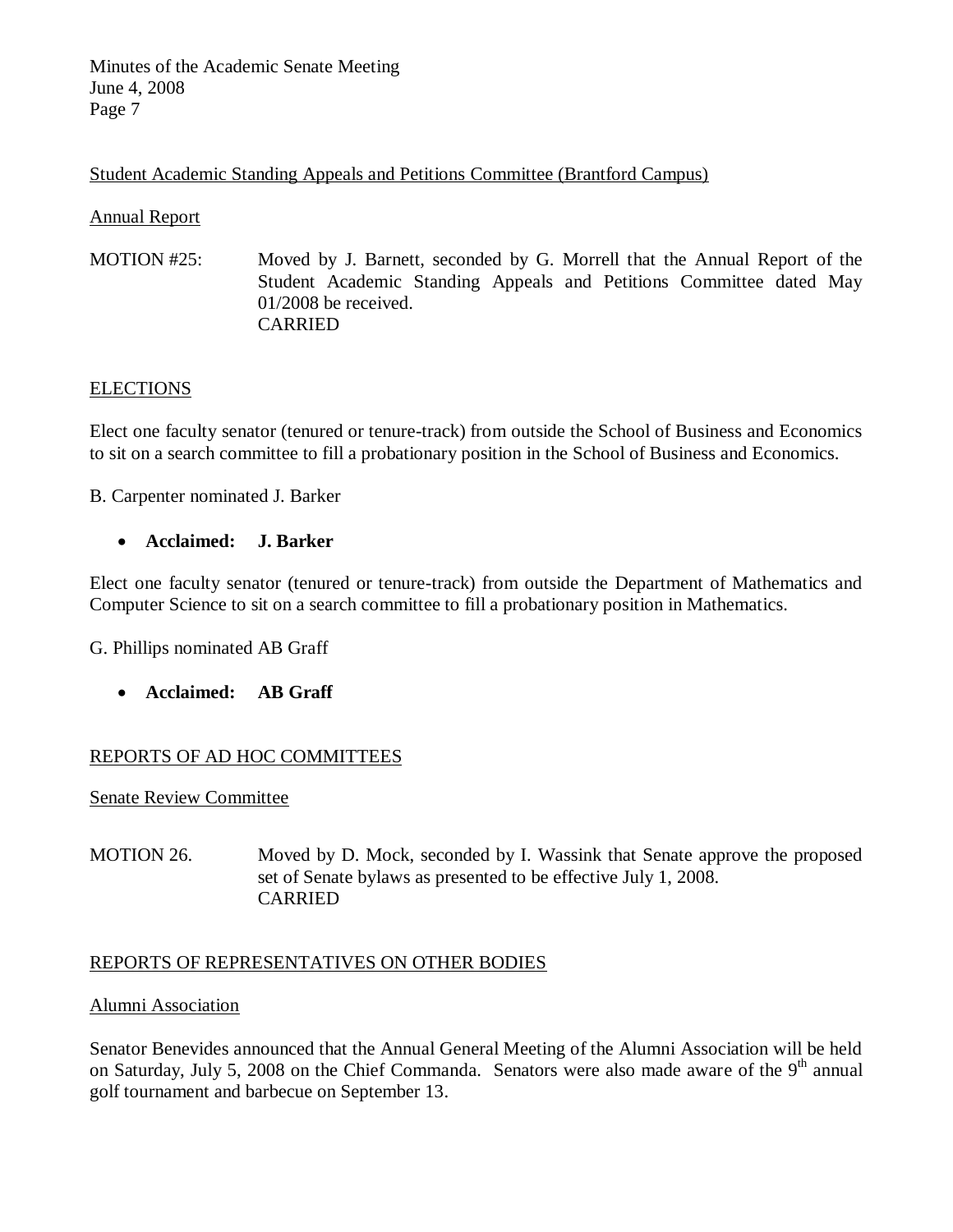### Pension and Benefits Committee

Senator Topps encouraged Senators to read the May 26 e-mail regarding information sessions on the proposed changes to employee benefits. These changes will be implemented on October 1, 2008.

Special Joint Committee on Tenure and Promotion

MOTION 27: Moved by P. Ricketts, seconded by L. Patriquin that Senate approve the Tenure and Promotion Procedures document dated May 14, 2008.

Senator Jowett moved out of the role of Speaker and Senator Hatt assumed that position.

- MOTION 28: Moved by D. Jowett, seconded by L. Kruk that Senate amend MOTION 27 with the proviso "that the document for the standards for promotion and tenure be discussed at the September 2008 Senate." CARRIED
- MOTION 29: Moved by P. Ricketts, seconded by L. Patriquin that Senate approve the Tenure and Promotion Procedures Document dated May 14, 2008 with the proviso that the document for the standards for promotion and tenure be discussed at the September 2008 Senate. CARRIED AS AMENDED

Senator Jowett resumed her role as Speaker.

#### NEW BUSINESS

Annual Report of the Senate Student Academic Standing, Appeals and Petitions Committee

- MOTION 30: Moved by J. Barnett, seconded by I. Wassink that Senate consider receipt of the Annual Report of the Senate Student Academic Standing, Appeals and Petitions Committee dated May 12, 2008. CARRIED
- MOTION 31: Moved by J. Barnett, seconded by I. Wassink that the Annual Report of the Senate Student Academic Standing, Appeals and Petitions Committee dated May 12, 2008 be received. CARRIED